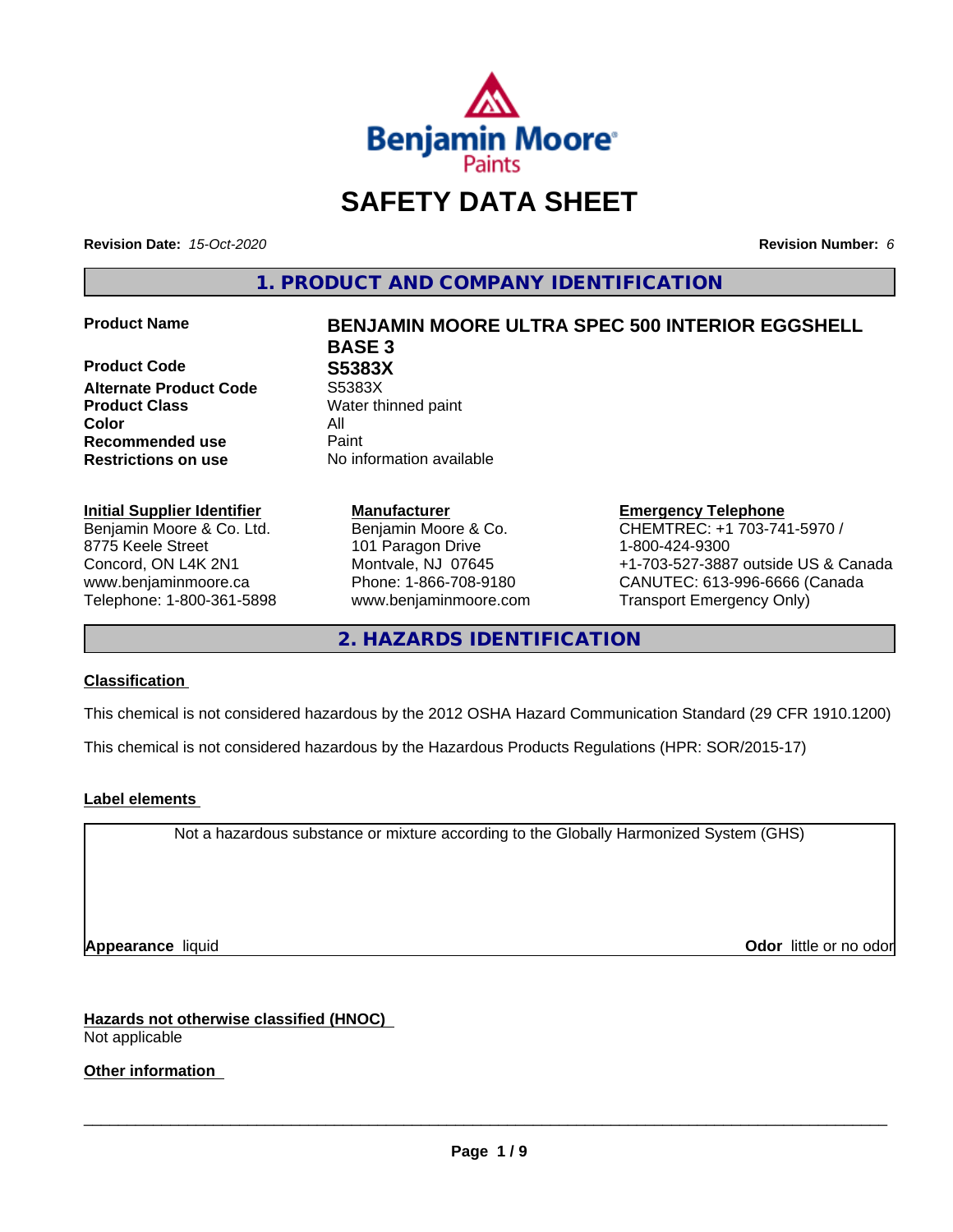No information available

### **Other hazards**

 **WARNING:** This product contains isothiazolinone compounds at levels of <0.1%. These substances are biocides commonly found in most paints and a variety of personal care products as a preservative. Certain individuals may be sensitive or allergic to these substances, even at low levels.

## **3. COMPOSITION INFORMATION ON COMPONENTS**

| <b>Chemical name</b> | <b>CAS No.</b> | Weight-% | Hazardous Material<br>registry number<br>(HMIRA registry $#$ ) | Date HMIRA filed and<br>Information Review Act date exemption granted<br>(if applicable) |
|----------------------|----------------|----------|----------------------------------------------------------------|------------------------------------------------------------------------------------------|
| Limestone            | 1317-65-3      | 7 - 13%  |                                                                |                                                                                          |
| Titanium dioxide     | 13463-67-7     | $-5%$    |                                                                |                                                                                          |
| Nepheline syenite    | 37244-96-5     | $-5%$    |                                                                |                                                                                          |

\*The exact percentage (concentration) of composition has been withheld as a trade secret

## **4. FIRST AID MEASURES**

| <b>General Advice</b>                  | No hazards which require special first aid measures.                                                     |
|----------------------------------------|----------------------------------------------------------------------------------------------------------|
| <b>Eye Contact</b>                     | Rinse thoroughly with plenty of water for at least 15<br>minutes and consult a physician.                |
| <b>Skin Contact</b>                    | Wash off immediately with soap and plenty of water while<br>removing all contaminated clothes and shoes. |
| <b>Inhalation</b>                      | Move to fresh air. If symptoms persist, call a physician.                                                |
| Ingestion                              | Clean mouth with water and afterwards drink plenty of<br>water. Consult a physician if necessary.        |
| <b>Most Important Symptoms/Effects</b> | None known.                                                                                              |
| <b>Notes To Physician</b>              | Treat symptomatically.                                                                                   |

**5. FIRE-FIGHTING MEASURES**

| <b>Suitable Extinguishing Media</b>                   | Use extinguishing measures that are appropriate to local<br>circumstances and the surrounding environment.                                   |
|-------------------------------------------------------|----------------------------------------------------------------------------------------------------------------------------------------------|
| Protective equipment and precautions for firefighters | As in any fire, wear self-contained breathing apparatus<br>pressure-demand, MSHA/NIOSH (approved or equivalent)<br>and full protective gear. |
| <b>Specific Hazards Arising From The Chemical</b>     | Closed containers may rupture if exposed to fire or<br>extreme heat.                                                                         |
| Sensitivity to mechanical impact                      | No.                                                                                                                                          |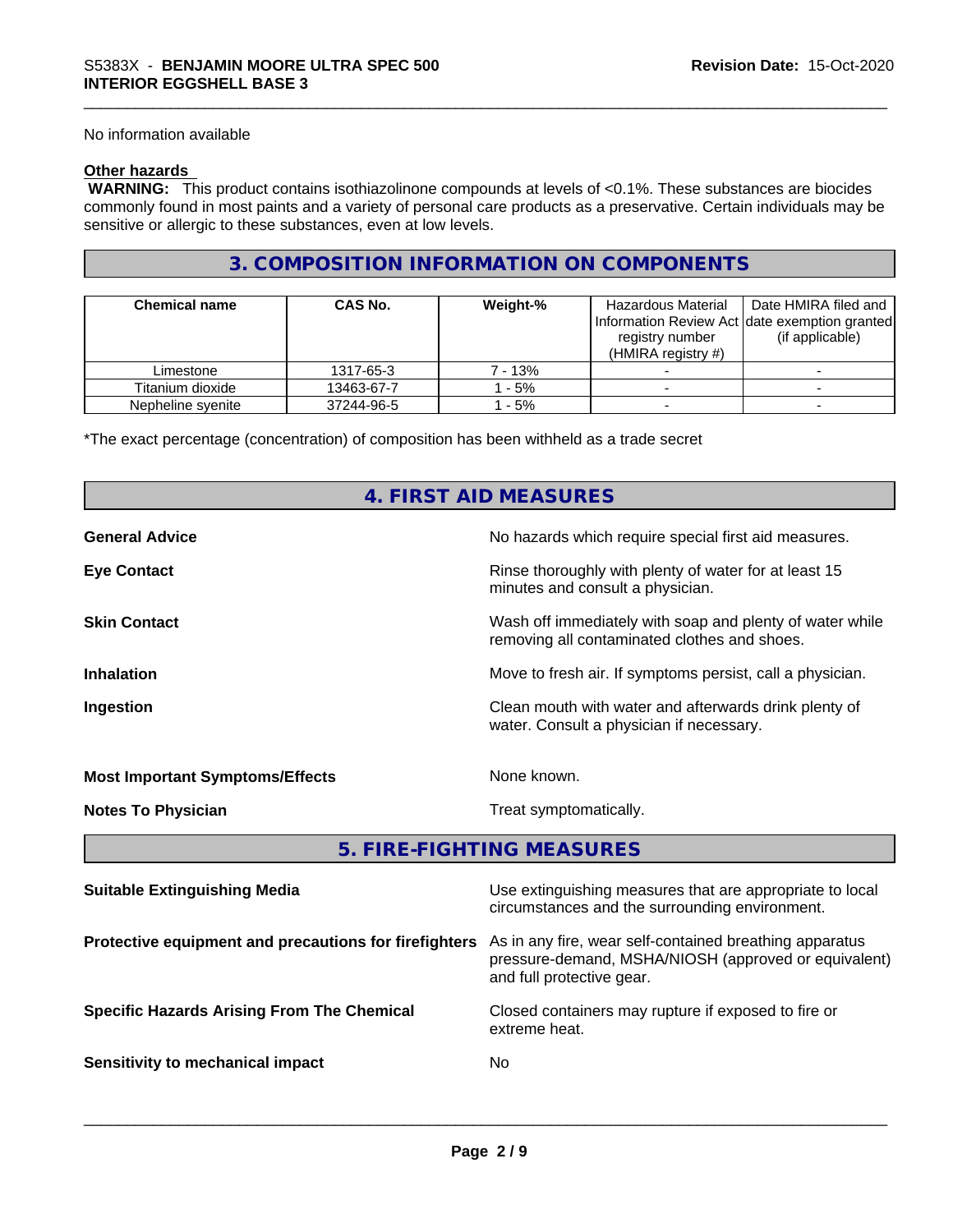| Sensitivity to static discharge                                                  |                        | No                                                 |                                |
|----------------------------------------------------------------------------------|------------------------|----------------------------------------------------|--------------------------------|
| <b>Flash Point Data</b><br>Flash point (°F)<br>Flash Point (°C)<br><b>Method</b> |                        | Not applicable<br>Not applicable<br>Not applicable |                                |
| <b>Flammability Limits In Air</b>                                                |                        |                                                    |                                |
| Lower flammability limit:<br><b>Upper flammability limit:</b>                    |                        | Not applicable<br>Not applicable                   |                                |
| <b>NFPA</b><br>Health: 1                                                         | <b>Flammability: 0</b> | <b>Instability: 0</b>                              | <b>Special: Not Applicable</b> |

#### **NFPA Legend**

- 0 Not Hazardous
- 1 Slightly
- 2 Moderate
- 3 High
- 4 Severe

*The ratings assigned are only suggested ratings, the contractor/employer has ultimate responsibilities for NFPA ratings where this system is used.*

*Additional information regarding the NFPA rating system is available from the National Fire Protection Agency (NFPA) at www.nfpa.org.*

## **6. ACCIDENTAL RELEASE MEASURES**

**Personal Precautions Precautions** Avoid contact with skin, eyes and clothing. Ensure adequate ventilation.

**Other Information Other Information Prevent further leakage or spillage if safe to do so.** 

**Environmental precautions** See Section 12 for additional Ecological Information.

**Methods for Cleaning Up Example 20 Soak** up with inert absorbent material. Sweep up and shovel into suitable containers for disposal.

vapors, spray mists or sanding dust. In case of insufficient

ventilation, wear suitable respiratory equipment.

**7. HANDLING AND STORAGE**

**Handling Avoid contact with skin, eyes and clothing. Avoid breathing Handling Avoid breathing** 

**Storage Keep container tightly closed.** Keep out of the reach of

**Incompatible Materials Incompatible Materials No information available** 

 $\overline{\phantom{a}}$  ,  $\overline{\phantom{a}}$  ,  $\overline{\phantom{a}}$  ,  $\overline{\phantom{a}}$  ,  $\overline{\phantom{a}}$  ,  $\overline{\phantom{a}}$  ,  $\overline{\phantom{a}}$  ,  $\overline{\phantom{a}}$  ,  $\overline{\phantom{a}}$  ,  $\overline{\phantom{a}}$  ,  $\overline{\phantom{a}}$  ,  $\overline{\phantom{a}}$  ,  $\overline{\phantom{a}}$  ,  $\overline{\phantom{a}}$  ,  $\overline{\phantom{a}}$  ,  $\overline{\phantom{a}}$ 

**8. EXPOSURE CONTROLS / PERSONAL PROTECTION**

children.

**Exposure Limits**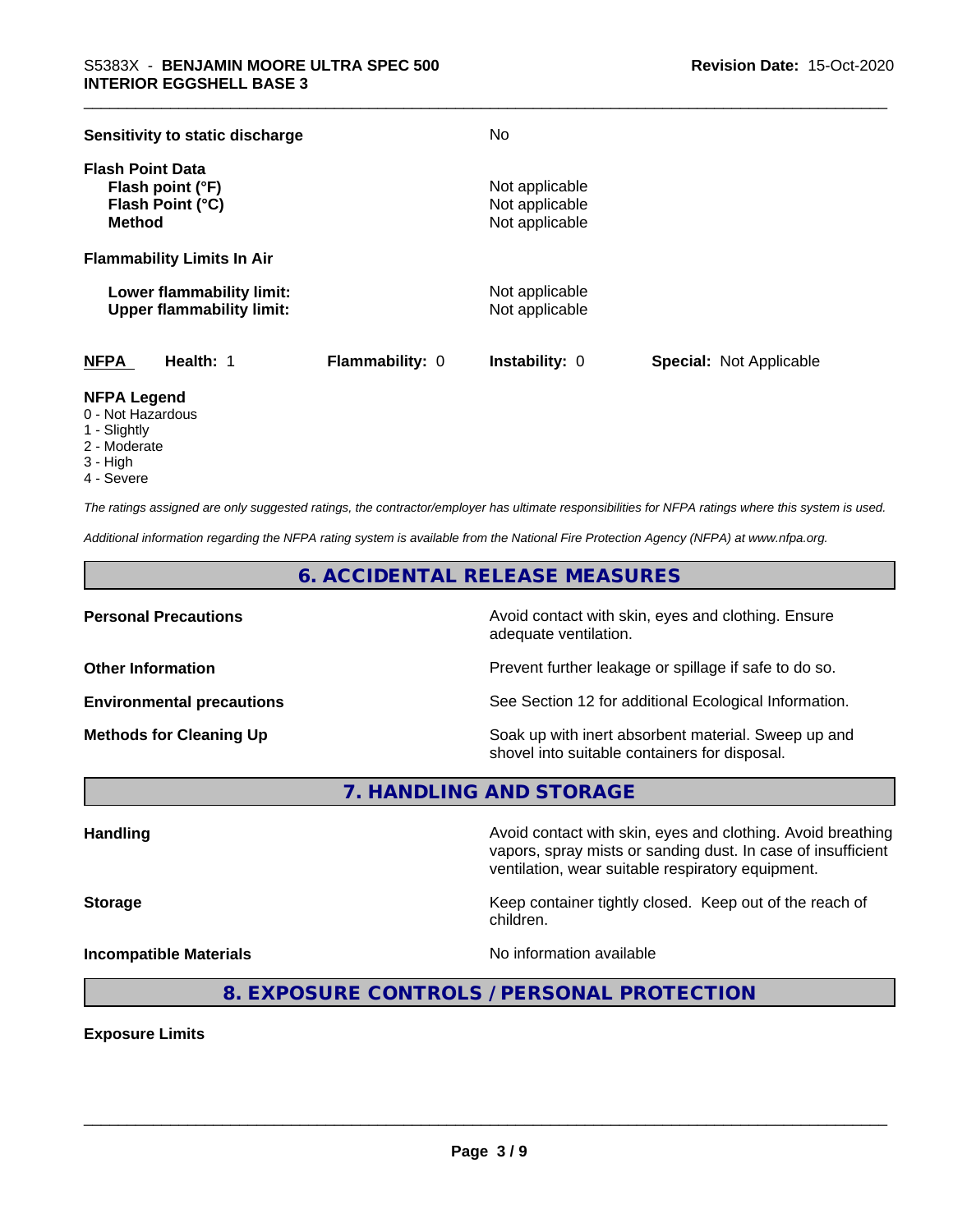| <b>Chemical name</b> | <b>OSHA PEL</b>            | <b>ACGIH TLV</b>         | Alberta           | <b>British</b>             | Ontario                    | Quebec                 |
|----------------------|----------------------------|--------------------------|-------------------|----------------------------|----------------------------|------------------------|
|                      |                            |                          |                   | Columbia                   |                            |                        |
| Limestone            | 15 mg/m <sup>3</sup> - TWA | N/E                      | 10 mg/m $3$ - TWA | 10 mg/m <sup>3</sup> - TWA | N/E                        | 10 mg/m <sup>3</sup> - |
|                      | $5 \text{ mg/m}^3$ - TWA   |                          |                   | $3 \text{ ma/m}^3$ - TWA   |                            | <b>TWAEV</b>           |
|                      |                            |                          |                   | $20 \text{ ma/m}^3$ - STEL |                            |                        |
| Titanium dioxide     | 15 mg/m $3$ - TWA          | TWA: $10 \text{ mg/m}^3$ | 10 mg/m $3$ - TWA | 10 mg/m $3$ - TWA          | 10 mg/m $3$ - TWA          | 10 mg/m <sup>3</sup> - |
|                      |                            |                          |                   | $3 \text{ ma/m}^3$ - TWA   |                            | <b>TWAEV</b>           |
| Nepheline syenite    | N/E                        | N/E                      | N/E               | N/E                        | 10 mg/m <sup>3</sup> - TWA | N/E                    |

#### **Legend**

OSHA - Occupational Safety & Health Administration Exposure Limits ACGIH - American Conference of Governmental Industrial Hygienists Alberta - Alberta Occupational Exposure Limits British Columbia - British Columbia Occupational Exposure Limits Ontario - Ontario Occupational Exposure Limits Quebec - Quebec Occupational Exposure Limits N/E - Not Established

**Personal Protective Equipment**

**Engineering Measures Ensure** Ensure adequate ventilation, especially in confined areas.

**Eye/Face Protection Safety glasses with side-shields. Skin Protection Protection Protective gloves and impervious clothing. Respiratory Protection In case of insufficient ventilation wear suitable respiratory** equipment.

**Hygiene Measures Avoid contact with skin, eyes and clothing. Remove and Hygiene Measures** and clothing. Remove and wash contaminated clothing before re-use. Wash thoroughly after handling.

## **9. PHYSICAL AND CHEMICAL PROPERTIES**

**Appearance** liquid **Odor Odor Odor Odor Odor** *CODOR CODOR CODOR CODOR CODOR CODOR CODOR CODOR CODOR CODOR CODOR CODOR CODOR CODOR CODOR CODOR CODOR CODOR CODOR* **Odor Threshold No information available No information available Density (lbs/gal)** 10.0 - 10.1 **Specific Gravity** 1.20 - 1.22 **pH pH**  $\blacksquare$ **Viscosity (cps)** No information available **Solubility(ies)** No information available **Water solubility Water solubility Water solubility Water solubility Water solubility Water solution Evaporation Rate No information available No information available Vapor pressure** No information available **Vapor density Vapor** density **Wt. % Solids** 40 - 50 **Vol. % Solids** 30 - 40 **Wt. % Volatiles Vol. % Volatiles** 60 - 70 **VOC Regulatory Limit (g/L)** 0 **Boiling Point (°F)** 212 **Boiling Point (°C)** 100 **Freezing point (°F)** 32 **Freezing Point (°C)** 0 **Flash point (°F)** Not applicable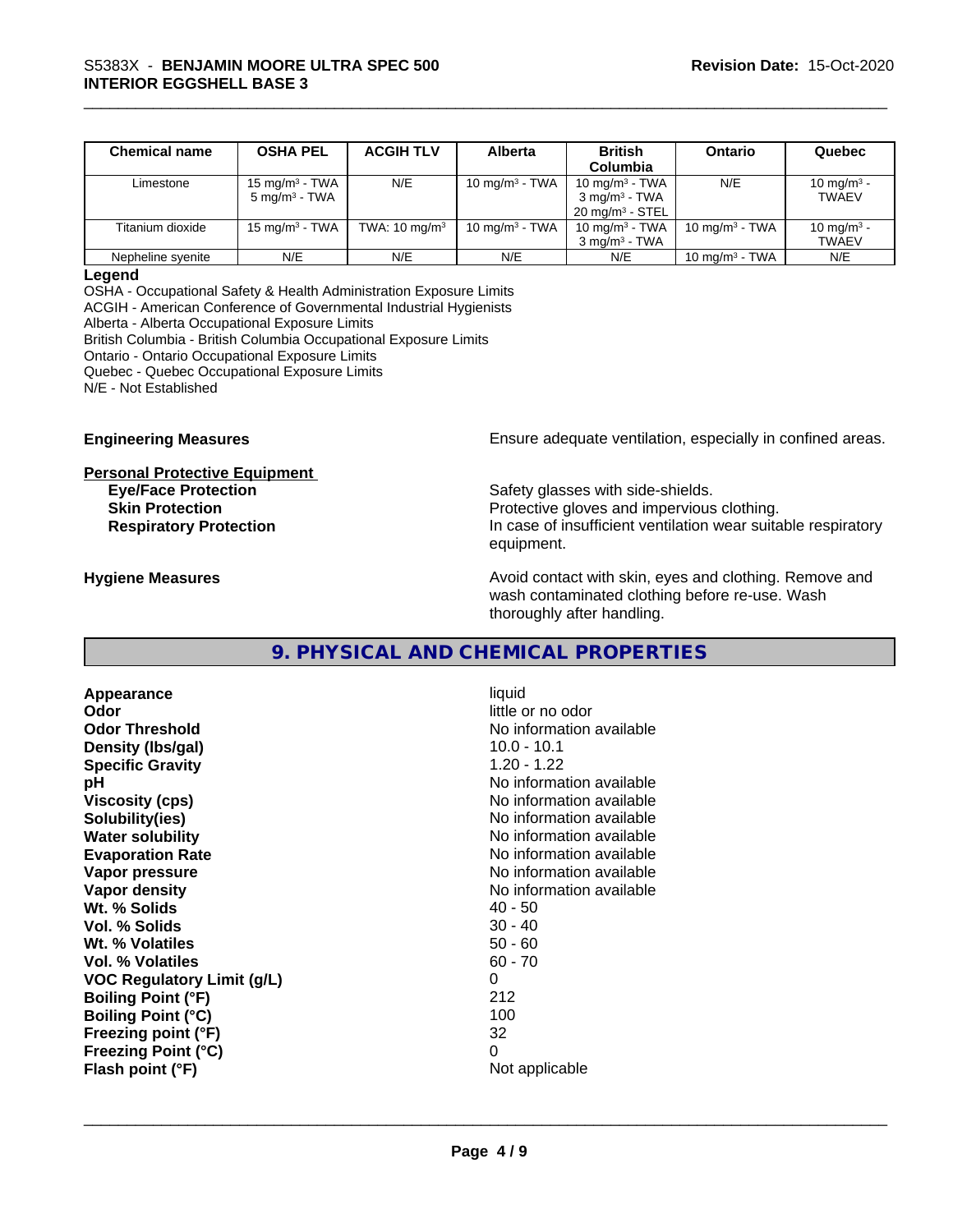#### \_\_\_\_\_\_\_\_\_\_\_\_\_\_\_\_\_\_\_\_\_\_\_\_\_\_\_\_\_\_\_\_\_\_\_\_\_\_\_\_\_\_\_\_\_\_\_\_\_\_\_\_\_\_\_\_\_\_\_\_\_\_\_\_\_\_\_\_\_\_\_\_\_\_\_\_\_\_\_\_\_\_\_\_\_\_\_\_\_\_\_\_\_ S5383X - **BENJAMIN MOORE ULTRA SPEC <sup>500</sup> INTERIOR EGGSHELL BASE 3**

## **Flash Point (°C)**<br> **Method** Not applicable<br>
Not applicable<br>
Not applicable **Flammability (solid, gas)**<br> **Contains Upper flammability limit:**<br>
Upper flammability limit:<br>
Not applicable **Upper flammability limit:**<br> **Lower flammability limit:**<br>
Not applicable<br>
Not applicable **Lower flammability limit:**<br> **Autoignition Temperature (°F)**<br>
Mo information available Autoignition Temperature (°F)<br>
Autoignition Temperature (°C)<br>
No information available **Autoignition Temperature (°C)**<br> **Decomposition Temperature (°F)** No information available **Decomposition Temperature (°F)**<br> **Decomposition Temperature (°C)**<br>
No information available **Decomposition Temperature (°C)**

**Not applicable**<br>**Not applicable Partition coefficient Contract Contract Contract Contract Contract Contract Contract Contract Contract Contract Contract Contract Contract Contract Contract Contract Contract Contract Contract Contract Contract Contract** 

## **10. STABILITY AND REACTIVITY**

| <b>Reactivity</b>                                 | Not Applicable                                                  |
|---------------------------------------------------|-----------------------------------------------------------------|
| <b>Chemical Stability</b>                         | Stable under normal conditions.                                 |
| <b>Conditions to avoid</b>                        | Prevent from freezing.                                          |
| <b>Incompatible Materials</b>                     | No materials to be especially mentioned.                        |
| <b>Hazardous Decomposition Products</b>           | None under normal use.                                          |
| The constitution of the computation and continued | المتحدد المتاري والمتلقات والمتحدد والمتحدد والمستحدث والمستحدث |

**Possibility of hazardous reactions** None under normal conditions of use.

## **11. TOXICOLOGICAL INFORMATION**

| <b>Product Information</b>                                                                 |                                                                                                                 |
|--------------------------------------------------------------------------------------------|-----------------------------------------------------------------------------------------------------------------|
| Information on likely routes of exposure                                                   |                                                                                                                 |
| <b>Principal Routes of Exposure</b>                                                        | Eye contact, skin contact and inhalation.                                                                       |
| <b>Acute Toxicity</b><br><b>Product Information</b>                                        | No information available                                                                                        |
| Symptoms related to the physical, chemical and toxicological characteristics               |                                                                                                                 |
| <b>Symptoms</b>                                                                            | No information available                                                                                        |
| Delayed and immediate effects as well as chronic effects from short and long-term exposure |                                                                                                                 |
| Eye contact                                                                                | May cause slight irritation                                                                                     |
| <b>Skin contact</b>                                                                        | Substance may cause slight skin irritation. Prolonged or<br>repeated contact may dry skin and cause irritation. |
| <b>Inhalation</b>                                                                          | May cause irritation of respiratory tract.                                                                      |
| Ingestion                                                                                  | Ingestion may cause gastrointestinal irritation, nausea,<br>vomiting and diarrhea.                              |
| <b>Sensitization</b>                                                                       | No information available.                                                                                       |
| <b>Neurological Effects</b>                                                                | No information available.                                                                                       |
| <b>Mutagenic Effects</b>                                                                   | No information available.                                                                                       |
| <b>Reproductive Effects</b>                                                                | No information available.                                                                                       |
| <b>Developmental Effects</b>                                                               | No information available.                                                                                       |
| <b>Target organ effects</b>                                                                | No information available.                                                                                       |
|                                                                                            |                                                                                                                 |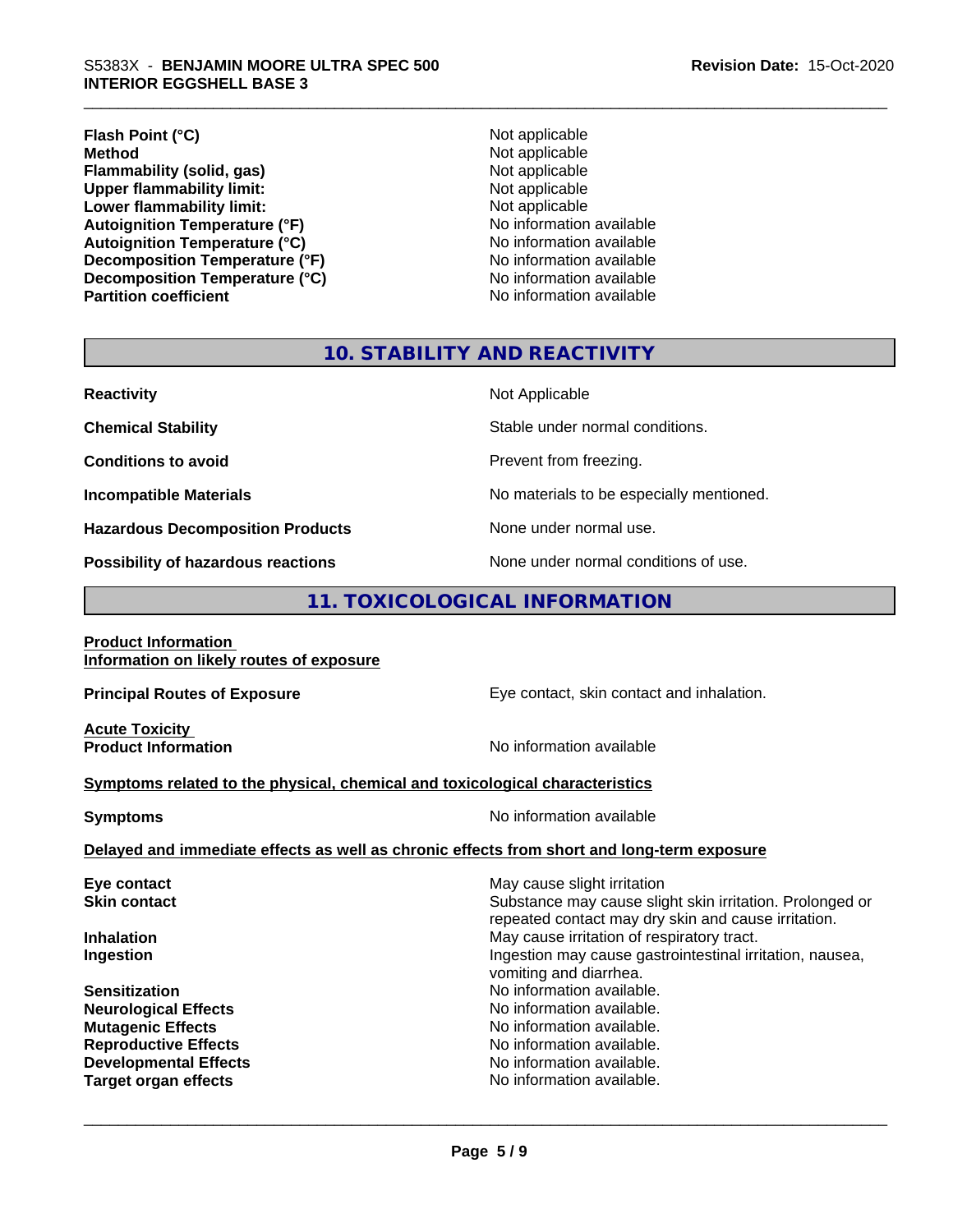## **STOT - single exposure**<br> **STOT - repeated exposure**<br> **STOT - repeated exposure**<br> **No information available. STOT** - repeated exposure<br>Other adverse effects **Aspiration Hazard Aspiration Hazard No information available.**

No information available.

**Numerical measures of toxicity**

**The following values are calculated based on chapter 3.1 of the GHS document**

#### **ATEmix (oral)** 234957 mg/kg

#### **Component Information**

| Chemical name                  | <b>LD50</b><br>Dral | Dermal LD50 | Inhalation LC50 |
|--------------------------------|---------------------|-------------|-----------------|
| Titanium dioxide<br>13463-67-7 | Rat<br>10000 mg/kg  |             |                 |

#### **Carcinogenicity**

*The information below indicateswhether each agency has listed any ingredient as a carcinogen:.*

| <b>Chemical</b><br>name          | <b>IARC</b>                    | <b>NTP</b> | $\sim$ u $\prime$<br>JJNP |  |
|----------------------------------|--------------------------------|------------|---------------------------|--|
|                                  | .<br>2B<br>: Human<br>Possible |            | ∟isted                    |  |
| .<br>. dioxide<br><b>itanium</b> | Carcinogen                     |            |                           |  |

Although IARC has classified titanium dioxide as possibly carcinogenic to humans (2B), their summary concludes: "No significant exposure to titanium dioxide is thought to occur during the use of products in which titanium dioxide is bound to other materials, such as paint."

#### **Legend**

IARC - International Agency for Research on Cancer NTP - National Toxicity Program OSHA - Occupational Safety & Health Administration

**12. ECOLOGICAL INFORMATION**

### **Ecotoxicity Effects**

The environmental impact of this product has not been fully investigated.

#### **Product Information**

#### **Acute Toxicity to Fish**

No information available

#### **Acute Toxicity to Aquatic Invertebrates**

No information available

## **Acute Toxicity to Aquatic Plants**

No information available

#### **Persistence / Degradability**

No information available.

#### **Bioaccumulation**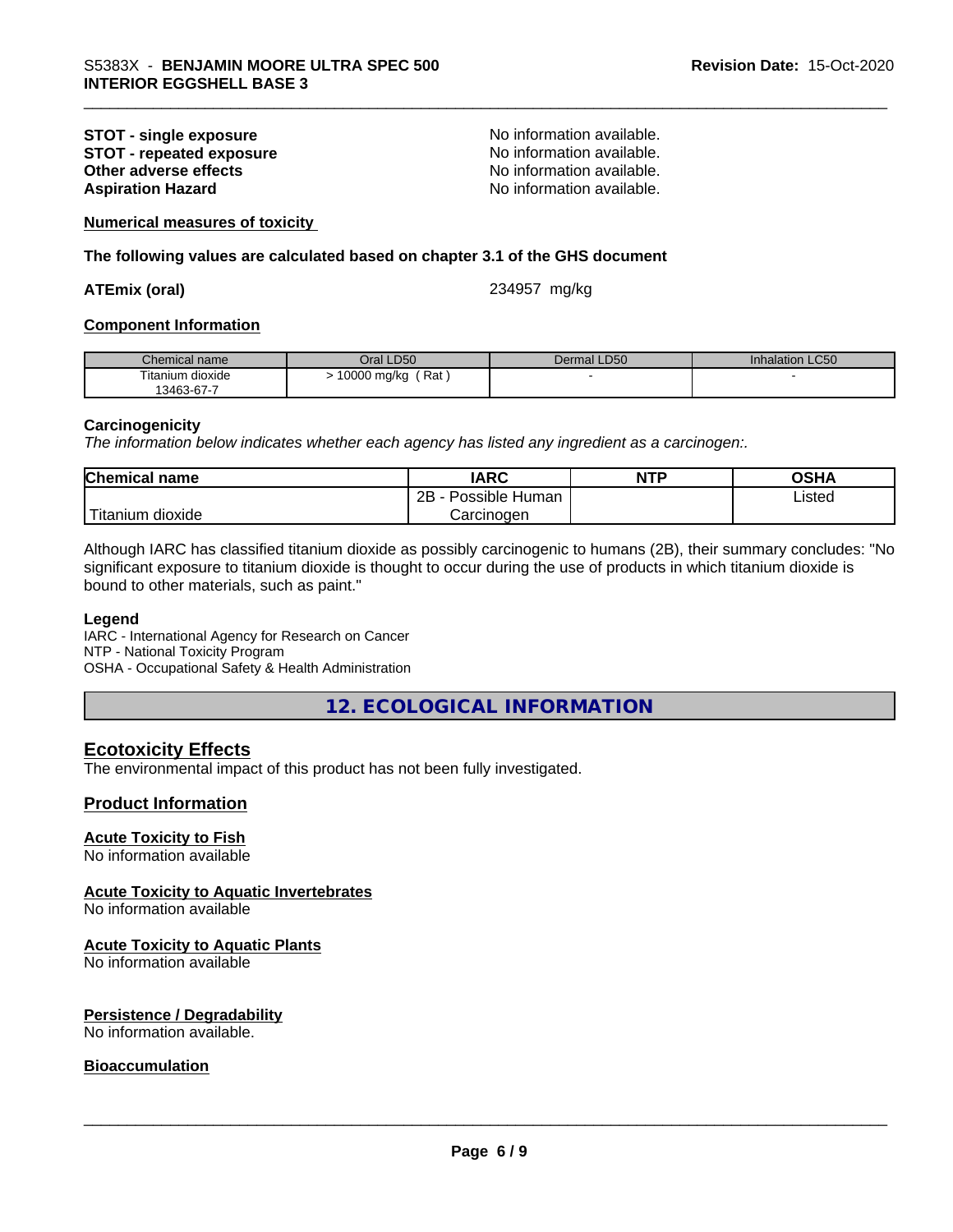There is no data for this product.

#### **Mobility in Environmental Media**

No information available.

#### **Ozone**

No information available

#### **Component Information**

#### **Acute Toxicity to Fish**

Titanium dioxide  $LCS0: > 1000$  mg/L (Fathead Minnow - 96 hr.)

#### **Acute Toxicity to Aquatic Invertebrates**

No information available

#### **Acute Toxicity to Aquatic Plants**

No information available

**13. DISPOSAL CONSIDERATIONS**

Waste Disposal Method **Dispose of in accordance with federal, state, provincial,** and local regulations. Local requirements may vary, consult your sanitation department or state-designated environmental protection agency for more disposal options.

**14. TRANSPORT INFORMATION**

| <b>DOT</b>         | Not regulated |
|--------------------|---------------|
| <b>TDG</b>         | Not regulated |
| <b>ICAO / IATA</b> | Not regulated |
| <b>IMDG / IMO</b>  | Not regulated |

## **15. REGULATORY INFORMATION**

## **International Inventories**

**TSCA: United States** Yes - All components are listed or exempt.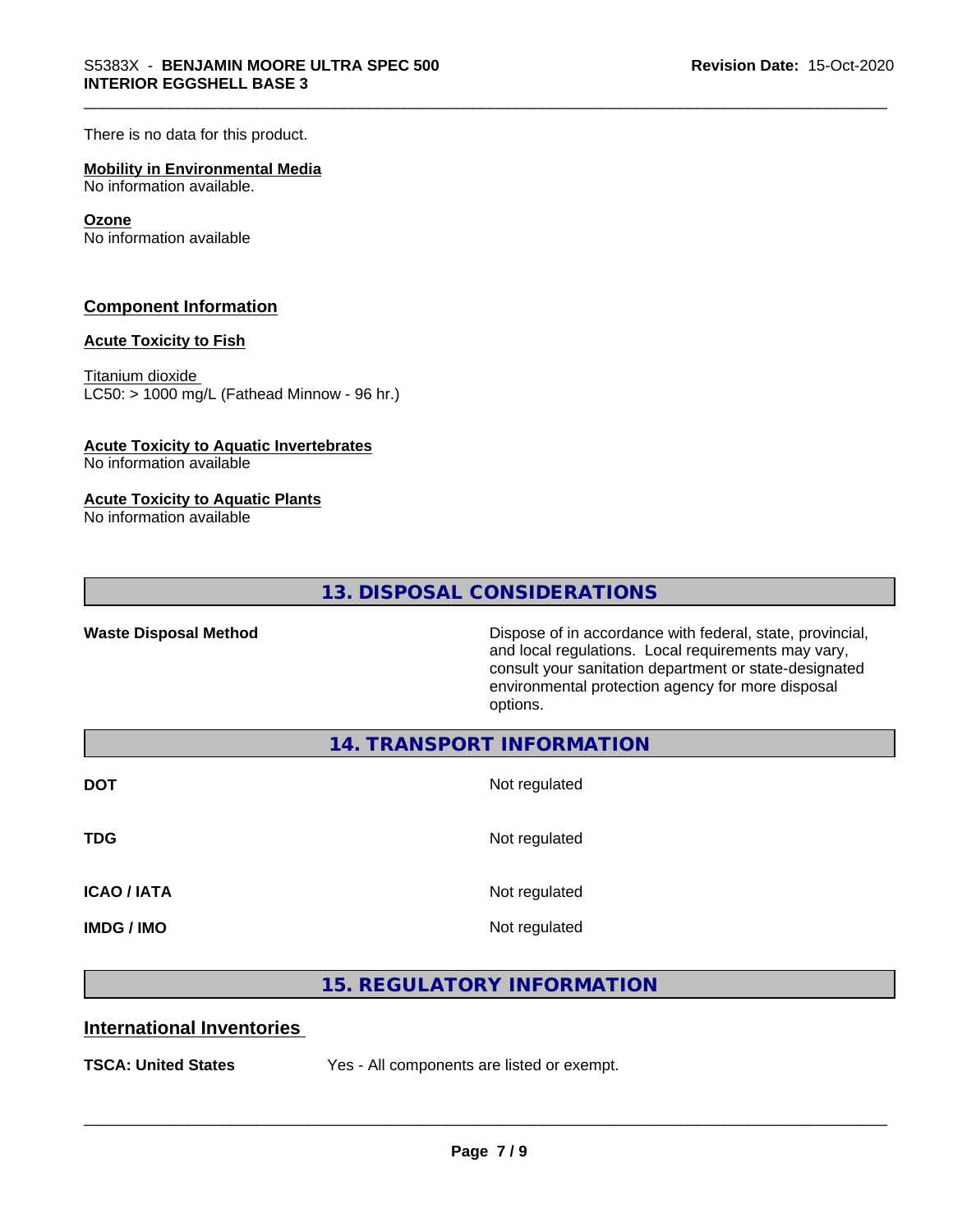**DSL: Canada** Yes - All components are listed or exempt.

## **Federal Regulations**

| SARA 311/312 hazardous categorization |    |  |
|---------------------------------------|----|--|
| Acute health hazard                   | Nο |  |
| <b>Chronic Health Hazard</b>          | No |  |
| Fire hazard                           | No |  |
| Sudden release of pressure hazard     | Nο |  |
| <b>Reactive Hazard</b>                | No |  |

### **SARA 313**

Section 313 of Title III of the Superfund Amendments and Reauthorization Act of 1986 (SARA). This product contains a chemical or chemicals which are subject to the reporting requirements of the Act and Title 40 of the Code of Federal Regulations, Part 372:

*None*

## **Clean Air Act,Section 112 Hazardous Air Pollutants (HAPs) (see 40 CFR 61)**

This product contains the following HAPs:

*None*

## **US State Regulations**

#### **California Proposition 65**

**A WARNING:** Cancer and Reproductive Harm– www.P65warnings.ca.gov

#### **State Right-to-Know**

| Chemical<br>name     | - -<br>мs<br>atilystus – | Jersev<br><b>Nev</b> | าnsvlvania |
|----------------------|--------------------------|----------------------|------------|
| Limestone            |                          |                      |            |
| dioxide<br>I itanıum |                          |                      |            |

**Legend**

X - Listed

## **National Pollutant Release Inventory (NPRI)**

#### **NPRI Parts 1- 4**

This product contains the following Parts 1-4 NPRI chemicals:

*None*

#### **NPRI Part 5**

This product contains the following NPRI Part 5 Chemicals:

*None*

#### **WHMIS Regulatory Status**